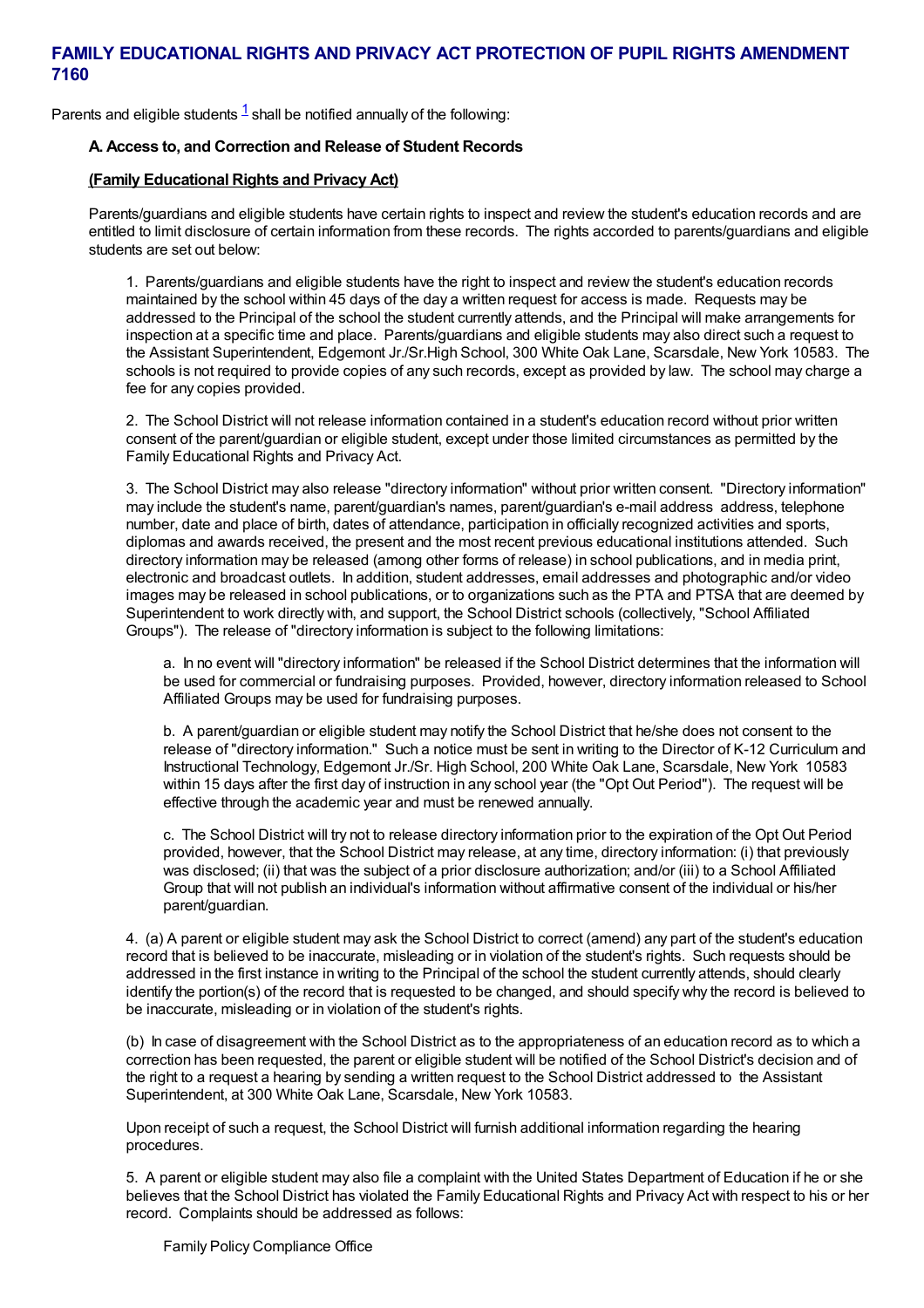U.S. Department of Education

400 Maryland Avenue, S.W.

Washington, D.C. 20202-4605

6. School systems periodically receive requests from the United States Armed Forces, pursuant to the "No Child Left Behind Act of 2001," for the names, addresses and telephone numbers of 11th and 12th grade students so that branches of the military can send students information about education, technical training and financial benefits available upon enlistment in the military. The School District will provide such information in response to such requests unless the parent or eligible student withholds consent to such release. To withhold consent, a parent or eligible student should send a notice to that effect in writing to the Director of K-12 Curriculum and Instructional Technology, at 200 White Oak Lane, Scarsdale, New York 10583, within 30 days after the first day of instruction in any school year. The request will be effective through the academic year and must be renewed annually.

7. The School District is required by law to give military recruiters the same access to secondary school students as is provided to postsecondary institutions and prospective employers.

# **B. Utilization of and Consent to Surveys and Examinations or Screenings**

### **Administered to Students (Protection of Pupil Rights Amendment)**

Questionnaires, surveys and physical examinations and/or screenings are not administered to students without prior notice to parents, and with an opportunity to parents and eligible students to grant or withhold consent to such administration. The School District is required by federal law to inform parents and eligible students about the requirements applicable to all public school systems with regard to such activities, and also with respect to certain physical examinations and/or screenings.

1. Parents and eligible students are entitled to receive notice and the opportunity either to consent or "opt out"  $\frac{2}{5}$  $\frac{2}{5}$  $\frac{2}{5}$  of any survey (and, upon request to inspect any such survey instrument) if the survey includes any of the following eight areas of "protected information"  $\frac{3}{2}$  $\frac{3}{2}$  $\frac{3}{2}$ :

- The political affiliations or beliefs of the student or the student's parent(s);
- Mental or psychological problems of the student or of the student's family;
- Sex behavior or attitudes:
- $\bullet$  Illegal, anti-social, self-incriminating or demeaning behavior;
- Critical appraisals of others with whom survey subjects have close family relationships;
- Legally-recognized privileged relationships, such as with lawyers, doctors or religious leaders (ministers, rabbis, priests, imams, and similar persons);
- The religious practices, affiliations or beliefs of the student or the student's parent(s); and
- Income information, other than as may be required to determine eligibility for a School District or other public program.

2. Parents and eligible students have the rights (a) to inspect upon request, and (b) to "opt out" of participation by a student in a survey that collects "personal information" (including such items as a student's or parent's first and last name, address, telephone number or Social Security number), if such information will be used for marketing or selling the information so collected, or will be provided to others for that purpose. However, these inspection and "opt-out" rights do *not* apply to the collection, disclosure or use of "personal information" from students for the exclusive purpose of developing, evaluating or providing educational products or services for or to students or educational institutions  $\frac{4}{5}$  $\frac{4}{5}$  $\frac{4}{5}$ 

3. Parents and eligible students have the rights (a) to be notified of, and (b) to "opt out" of any non-emergency, invasive physical examination<sup>[5](#page-2-4)</sup> or screening that is: (i) required as a condition of school attendance, (ii) administered by a public school and scheduled by the school in advance, and (iii) is not necessary to protect the immediate health and safety of the student, or of other students. However, this "opt-out" right does *not* apply to physical examinations or screenings that are required or permitted by New York State law, such as mandatory vaccinations and regular physical examinations of students.

4. Parents and eligible students are entitled to inspect, upon request and before administration or use, (a) protected information surveys of students; (b) instruments used to collect personal information from students for marketing, sales, or other distribution purposes as described above; and (c) instructional material used as part of the educational curriculum.

5. A parent or eligible student may also file a complaint with the United States Department of Education if he or she believes that the School District has violated the Protection of Pupil Rights Amendment with respect to him or her. Complaints should be addressed as follows:

Family Policy Compliance Office